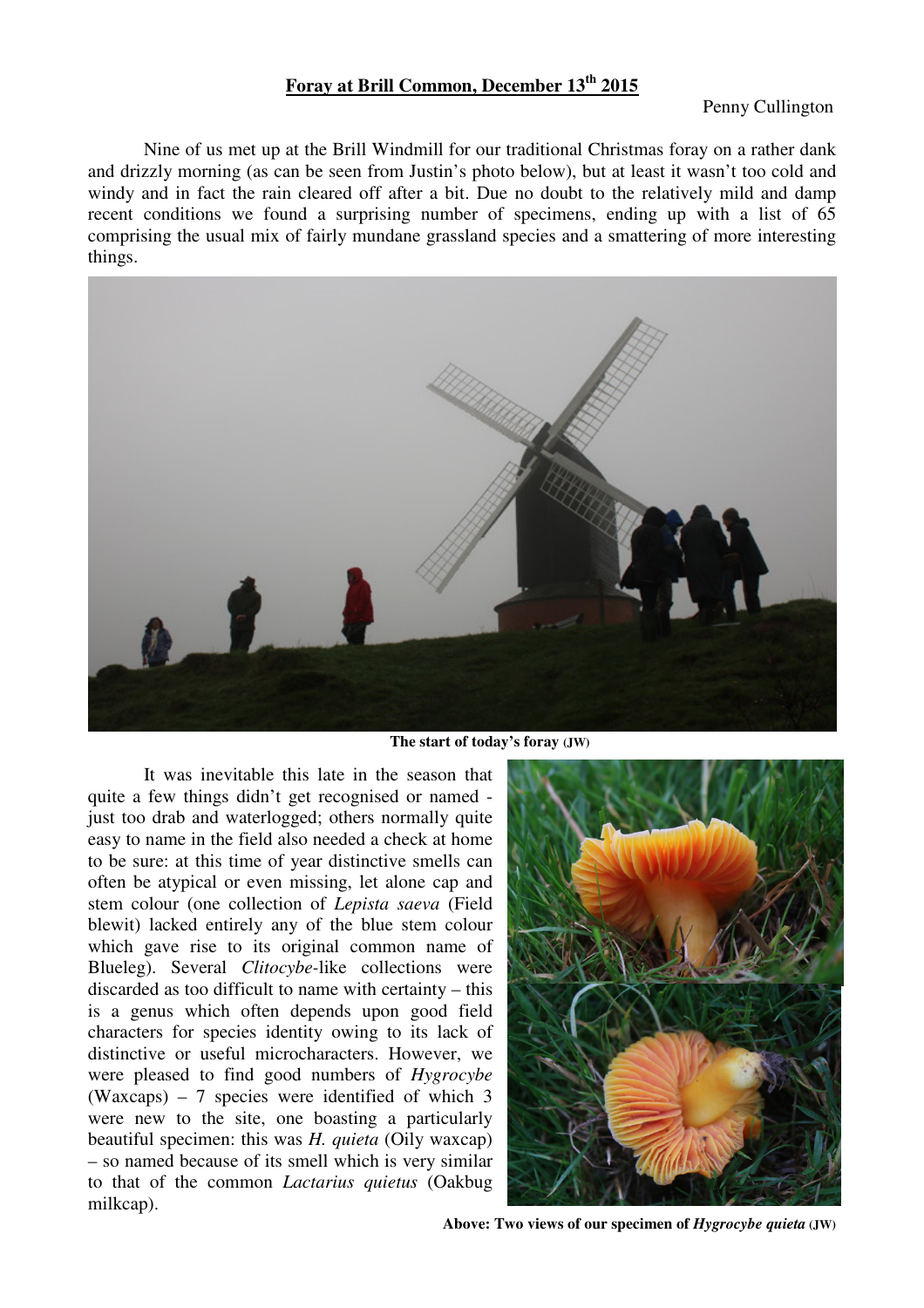Reports fairly often include photos of *Hygrocybe coccinea* (Scarlet waxcap), with good reason: there is a definite 'wow' factor involved here (especially at Christmas-time!). Today's specimens, one in particular with its frilly margin, were no exception.



 **Above: We all enjoyed this collection of** *Hygrocybe coccinea* **today (JW)** 



Another species we found in quite good numbers in the grassland was *Pseudoclitocybe cyathiformis* (The Goblet) – often occurring late in the season, this species can be found regularly here near the windmill. Today the caps were literally overflowing with rain water demonstrating the aptness of its common name.

The friendly Dexter cows had certainly done their bit to help provide us with fungi, and quite a few species connected with their dung were collected: several species of *Coprinellus* (Inkcap) and *Paneolus* (Mottlegill) together with the very common little orange discoid ascomycete *Coprobia granulata*. We weren't surprised to find Derek collecting not only fungi samples but dung samples as well, particularly that from the distinctive and quite possibly rare black and white goats grazing on the common. Who knows what his incubation of these samples will turn up in due course? Watch this space!

**Left:** *Pseudoclitocybe cyathiformis* **(JW)** 

 Our list of finds was considerably boosted towards the end of the morning, firstly under the clump of Horse Chestnut trees, then under the clump of Limes. There are both living and standing dead trunks of Chestnut here together with piles of their fallen branches, and fungi abounded on the dead wood. We found here several species more commonly associated with other deciduous trees: both *Ascocoryne sarcoides* (Purple jellydisc) and *A. cylichnium* - usually found on Beech, and also immature specimens of *Auricularia auricula-judae* (Jelly ear) - common on Elder, much less common on Beech and I suspect rare on this host. (I'm ashamed to admit that when we found this I was convinced it was *Neobulgaria pura* (Beech jellydisc) though Nick suggested that it was Jelly ear and at home the spores I found proved him correct.) We also found *Daldinia concentrica* (King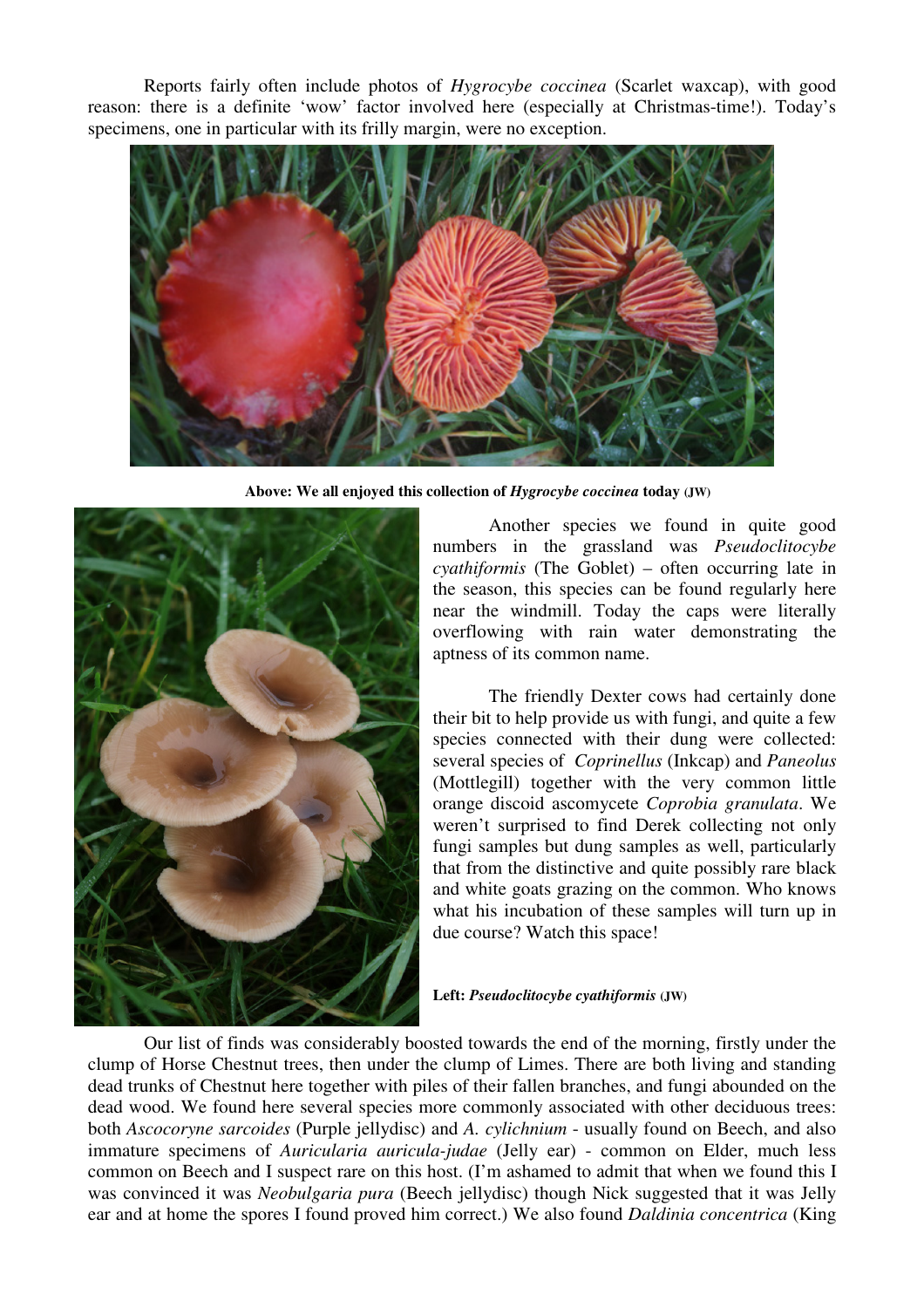Alfred's cakes), usually to be found on Ash, occasionally on Beech, but I suspect yet another quite rare species to find on Horse Chestnut.



**Bjerkandera fumosa growing on Horse Chestnut (JW) have the opportunity become** 

 Several common brackets occurred on the Horse Chestnut, but one with which I was not familiar was *Bjerkandera fumosa* (Big smoky bracket). Derek, however, suggested this species though the specimen Justin had collected seemed to lack its typical smell of aniseed. However, another specimen broken off from the tier provided the proof of identity. It was good to better acquainted with this

relatively uncommon bracket, one which looks (and smells) very different from the closely related and much more familiar *Bjerkandera adusta* (Smoky bracket). *B. adusta* is very common on many deciduous woods, also is easy to recognise with its grey-pored underside which has a white rim. The underside of *B. fumosa* is entirely whitish cream and the aniseed smell is also diagnostic.

 Of the agarics found on or under the Horse Chestnut, notable was a fresh cluster of *Pleurotus ostreatus* (Oyster mushroom), a common species which I suspect I've not featured in foray reports. Known as a good edible species, its cap colour can vary considerably from almost white to dark grey brown and it is commonly found on fallen Beech. It appears to be one of the few fungi which can be grown commercially, often in bright yellow



or even pink forms! *Pleurotus ostreatus* **growing on fallen Horse Chestnut today. (JW)** 



 Joanna worked on an ascomycete growing on a leaf petiole (the petiole was unidentified but could well have been Chestnut). This tiny cream cup with a stem was *Hymenoscyphus caudatus* – not rare but also not *Hymenoscyphus caudatus***, the cap just 3mm across (JD)** often recorded by us for Bucks since we tend not to spend enough time on such species.